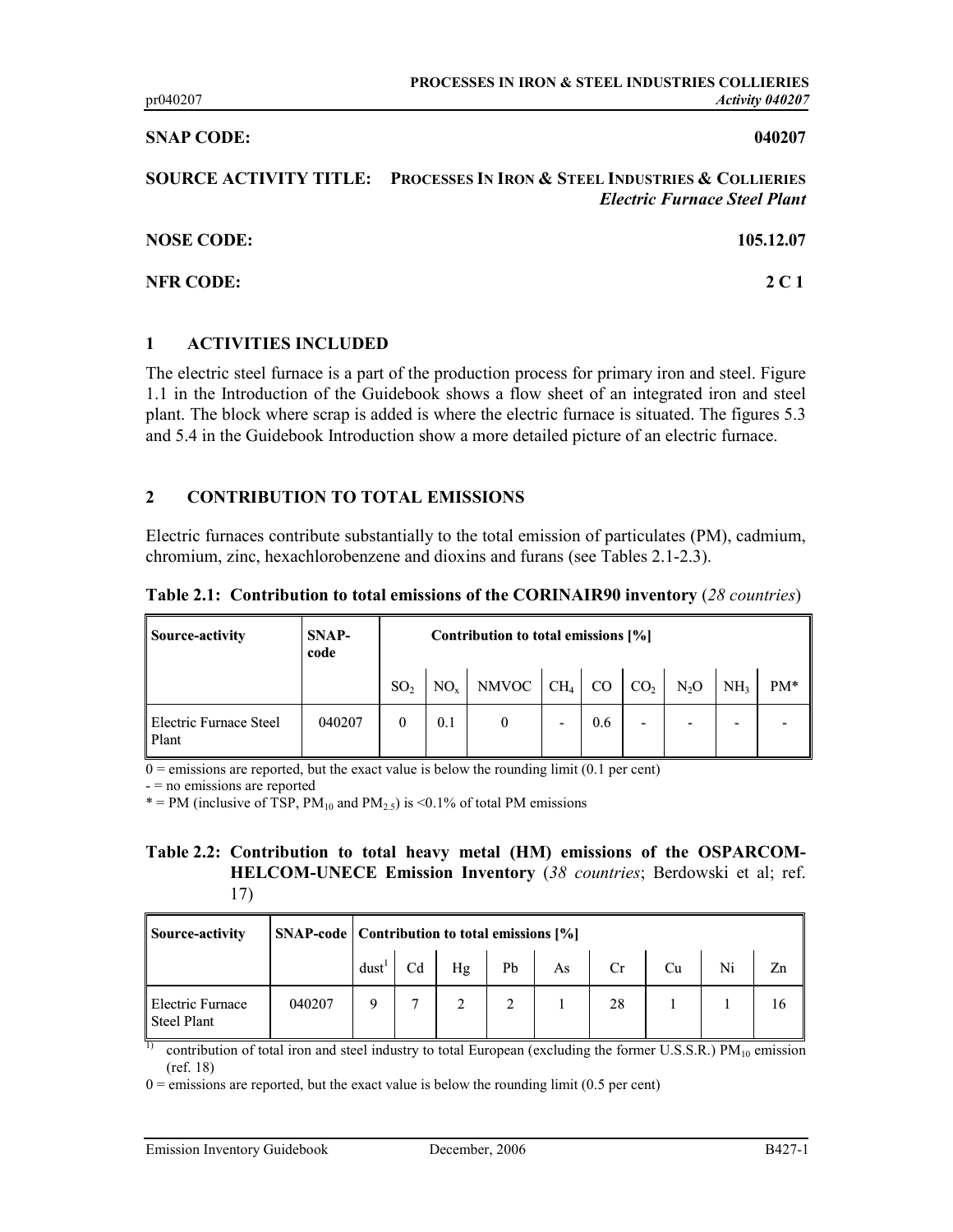- = no emissions are reported

# Table 2.3: Contribution to total POP emissions of the OSPARCOM-HELCOM-UNECE Emission Inventory (38 countries; Berdowski et al.; ref. 17)

| <b>Source-activity</b>       |        | <b>SNAP-code</b>   Contribution to total emissions [%] |                |  |  |  |  |
|------------------------------|--------|--------------------------------------------------------|----------------|--|--|--|--|
|                              |        | Hexachlorobenzene                                      | Dioxins/Furans |  |  |  |  |
| Electric Furnace Steel Plant | 040207 |                                                        |                |  |  |  |  |

 $\overline{0}$  = emissions are reported, but the exact value is below the rounding limit (0.5 per cent)

Electric furnace steel plant are unlikely to be a significant source of sulphurhexafluoride (SF6), hydrofluorocarbons (HFCs) or perfluorocarbons (PFCs), (ETC/AEM-CITEPA-RISOE 1997; ref. 19).

# 3 GENERAL

#### 3.1 Description

In an electric arc furnace non-alloyed, and low-alloyed steel is produced from polluted scrap. The scrap is mainly produced by shredding cars and does not have a constant quality.

Through carbon electrodes electricity is added to the scrap in the furnace, thus raising the temperature to 1700  $^{\circ}$ C. Lime, anthracite and pig-iron are then added. Depending on the desired quality of the steel, chromium, manganese, molybdenum or vanadium compounds can be added. The process is a batch process. Each cycle consists of the same steps: charging of scrap, preheating, refining with addition of other material and tapping (see figure 3.1).

Emissions are produced during each step of a cycle. Several abatement techniques are used to reduce the dust emissions (see Section 3.5).

The interior of the furnace is covered with fire-resistant coating.

# Figure 3.1. The steps in a production cycle of an electric arc furnace.



# 3.2 Definitions

Electric arc furnace: A furnace equipped with carbon electrodes between which a high voltage is applied. The resulting electric arc melts the scrap.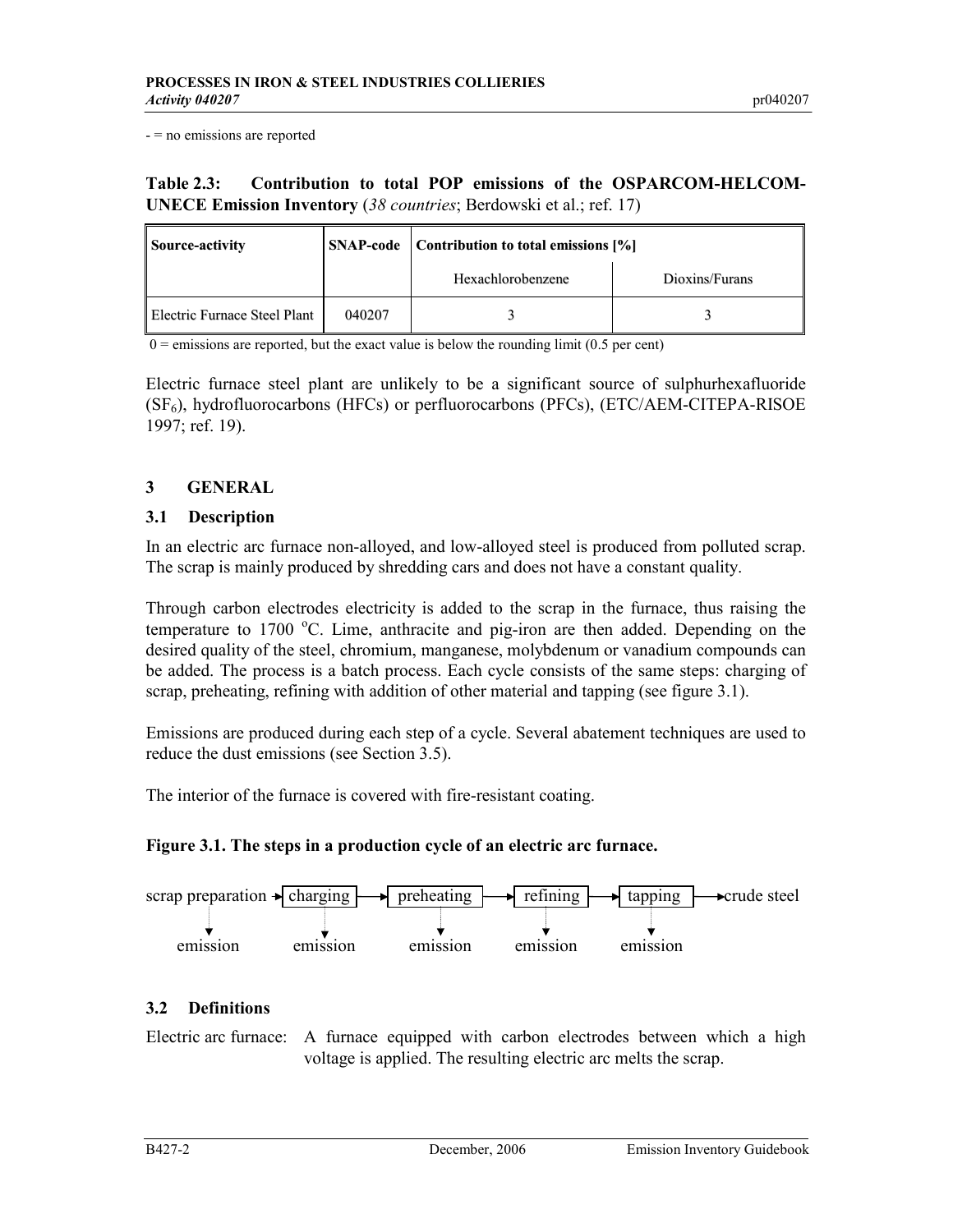Coating material: Fire-resistant material covering the interior of the furnace. The coating is repaired from time to time and removed after a limited number of cycles. The coating material used can contain tar, but tar-free material is available.

### 3.3 Techniques

The techniques used are extensively described in literature.

#### 3.4 Emissions

Besides carbon monoxide and carbon dioxide, dust is the main emission. Sixty percent of the dust particles are smaller than ten micron. Because polluted scrap is used, the dust contains heavy metals such as lead and zinc. Also copper, chromium, nickel, arsenic, cadmium, and mercury are present.

Small amounts of hexachlorobenzene and dioxins and furans are also emitted. Emissions of PAH depend on the coating material used, e.g. in the Netherlands PAH are not emitted, because tar-free materials are used for the coating.

#### 3.5 Controls

Reduction of the emissions can be achieved by technological process changes as well as by abatement equipment. Varying the operating conditions or the design of the furnace may lead to a reduction in the amount of dust produced. Use of an 'after burner' reduces the amount of CO emitted. Use of equipment to capture the emitted particles, e.g. fabric filter or electrostatic precipitators (ESP), reduces the amount of dust emitted.

Fugitive emissions can be reduced by placing the furnace in a doghouse (a 'hall') and using abatement equipment to clean the effluent from the doghouse. Table 3.1 lists the overall efficiency of several abatement technologies.

|  | Table 3.1. Abatement technologies and their efficiencies for complete electric furnace |  |  |  |  |
|--|----------------------------------------------------------------------------------------|--|--|--|--|
|  | steel plants (assuming good housekeeping).                                             |  |  |  |  |

| <b>Abatement technology</b>              | efficiency $(\% )$     |
|------------------------------------------|------------------------|
| fabric filter                            | $95\%$                 |
| electrostatic precipitators (ESP)        | $>95\%$ <sup>1</sup>   |
| doghouse, suction hood and fabric filter | $>99.5\%$ <sup>1</sup> |
| fibrous filter and post-combustion       | $>95\%$ <sup>1</sup>   |

 $\overline{1}$ ) abatement for PM (and for most HM, but not for As and Hg)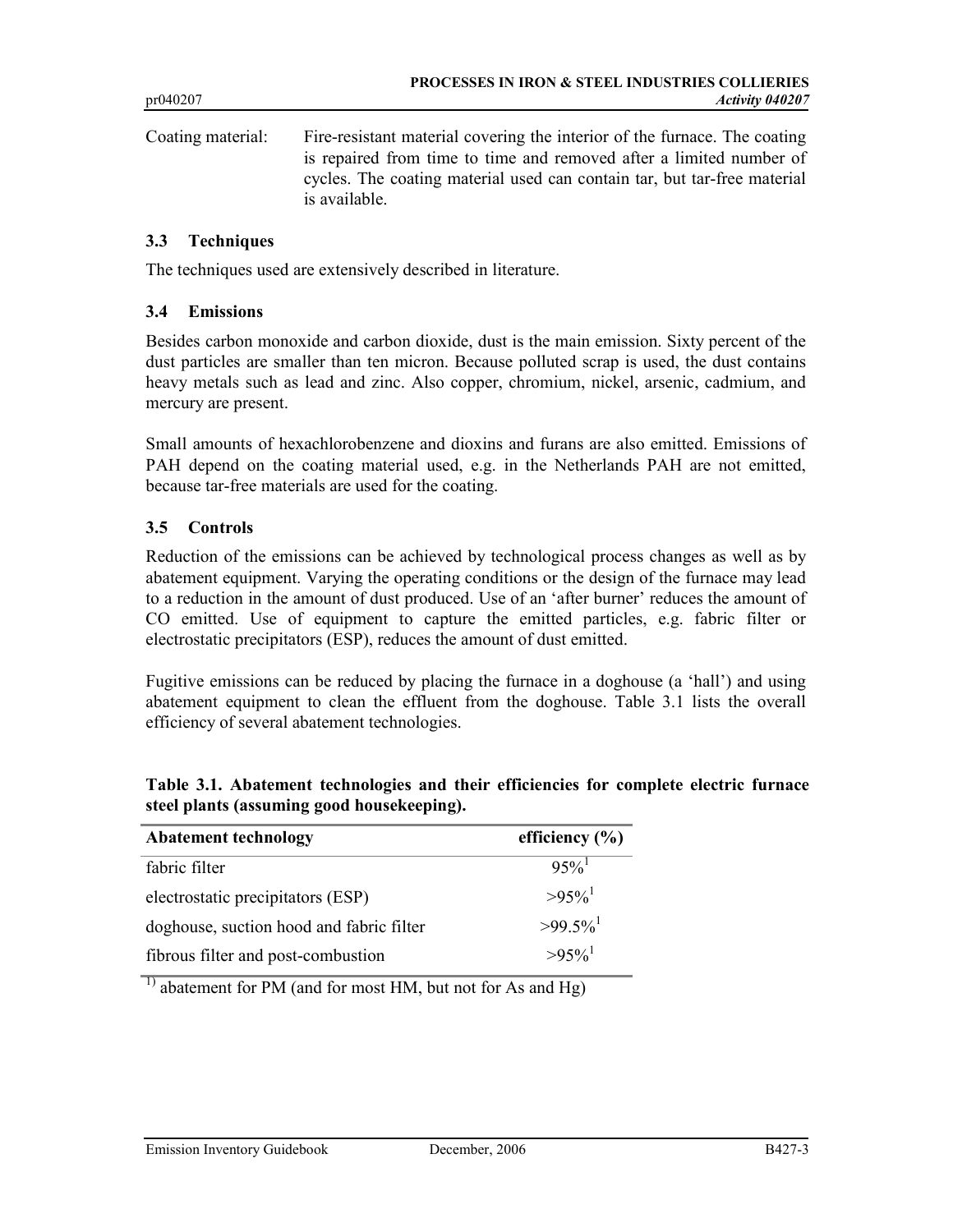# 4 SIMPLER METHODOLOGY

Emissions can be estimated at different levels of complexity; it is useful to think in terms of three tiers<sup>1</sup>:

- Tier 1: a method using readily available statistical data on the intensity of processes ("activity rates") and default emission factors. These emission factors assume a linear relation between the intensity of the process and the resulting emissions. The Tier 1 default emission factors also assume an average or typical process description.
- Tier 2: is similar to Tier 1 but uses more specific emission factors developed on the basis of knowledge of the types of processes and specific process conditions that apply in the country for which the inventory is being developed.
- Tier 3: is any method that goes beyond the above methods. These might include the use of more detailed activity information, specific abatement strategies or other relevant technical information.

By moving from a lower to a higher Tier it is expected that the resulting emission estimate will be more precise and will have a lower uncertainty. Higher Tier methods will need more input data and therefore will require more effort to implement.

For the simpler methodology (equivalent to Tiers 1 and 2), where limited information is available, a default emission factor can be used together with production capacity information for the country or region of interest without further specification on the type of industrial technology or the type and efficiency of control equipment.

Consequently the simplified methodology is to combine an activity rate (A) with a comparable, representative, value of the emissions per unit activity, the emission factors (EF). The annual emission is determined according to Equation (1) by an activity and an emission factor:

$$
E_i = EF_i \cdot A \tag{1}
$$

Ei annual emission of pollutant i EFi emission factor of pollutant i

A activity

The activity A and the emission factor  $EF_i$  have to be determined on the same level of aggregation by using available data.

# 5 DETAILED METHODOLOGY

Extensive measurements in a local situation will provide better information. Another way of estimating the emissions is using a mass balance. A third way is by estimating the emissions for each step of a production cycle.

 $\frac{1}{1}$  The term "Tier" is used in the 2006 IPCC Guidelines for National Greenhouse Gas Inventories and adopted here for easy reference and to promote methodological harmonization.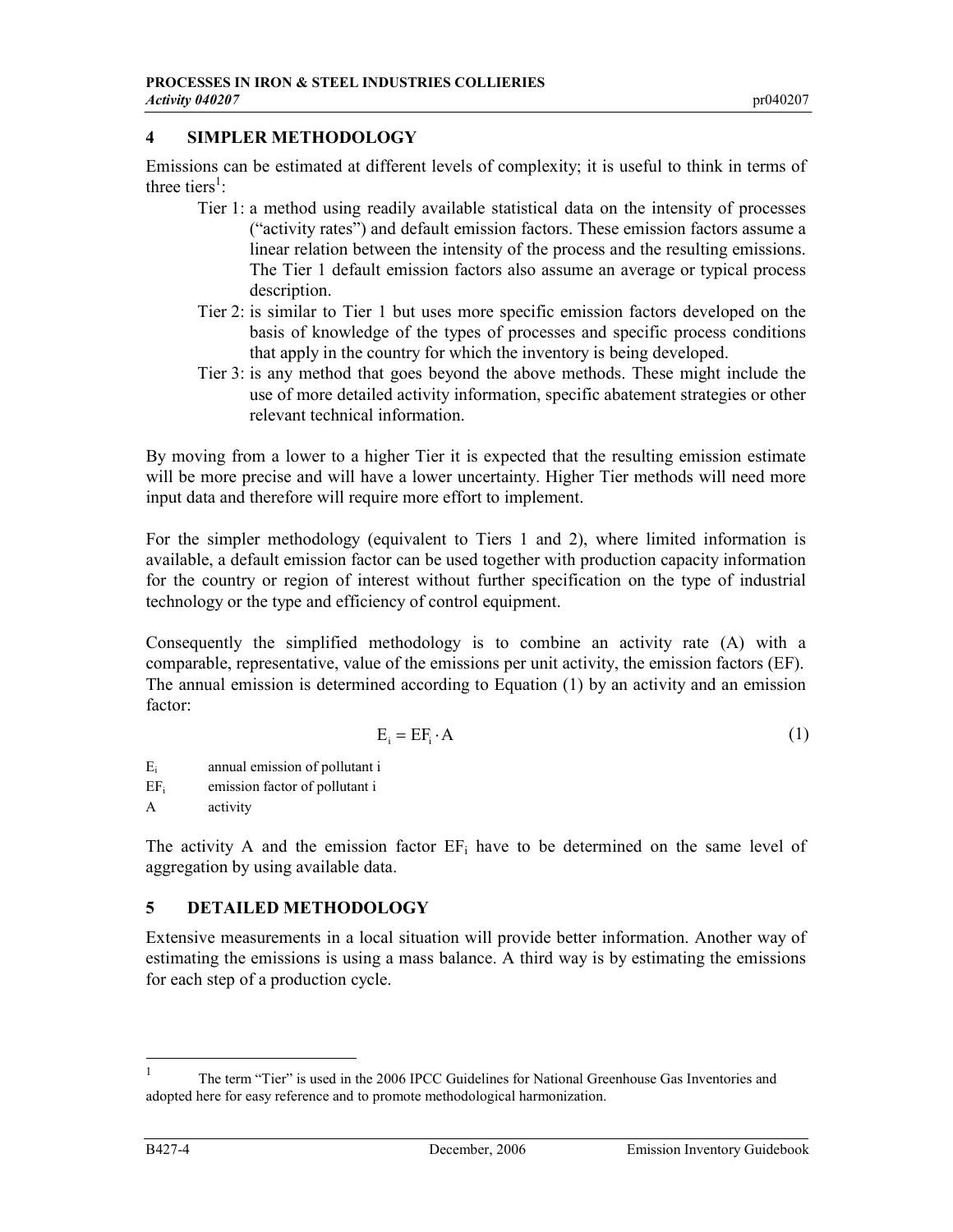Should a key source analysis indicate this to be a major source of particulate matter (TSP,  $PM_{10}$  or  $PM_{2.5}$ ) then installation level data should be collected using a measurement protocol such as that illustrated in the Measurement Protocol Annex.

### 6 RELEVANT ACTIVITY STATISTICS

The electric energy comes from an external power plant. For preheating of the scrap natural gas (heat content  $31.65 \text{ MJ/m}^3$ ) is used. The amount used is about  $3 - 7 \text{ m}^3$  per ton scrap.

#### Simpler methodology

The production statistics needed is the total secondary steel production of the country and a way to distribute this production over the plants (e.g. capacity per plant).

#### Detailed methodologies

Needed for: method 1 - Per plant measurements

method 2 - All flows going in and out of each plant

method 3 - The amount of product in each step of the production cycle

For the third methodology some information is presented in the tables.

# 7 POINT SOURCE CRITERIA

All electric (arc) furnace plants should be considered as point sources.

# 8 EMISSION FACTORS, QUALITY CODES AND REFERENCES

From the smelters in the Netherlands about 2,800 ton dust a year is captured. The dust production can be calculated to be about 11.6 kg/ton steel. The abated dust emission is about 0.64 kg/ton steel produced (abatement efficiency 95%). From this figure emission factors for heavy metals have been calculated. The BAT Reference document for production of iron and steel gives a dust range of 0.001-0.780 kg/tonne and USEPA gives a filterable PM range of 0.009-0.05 kg/tonne.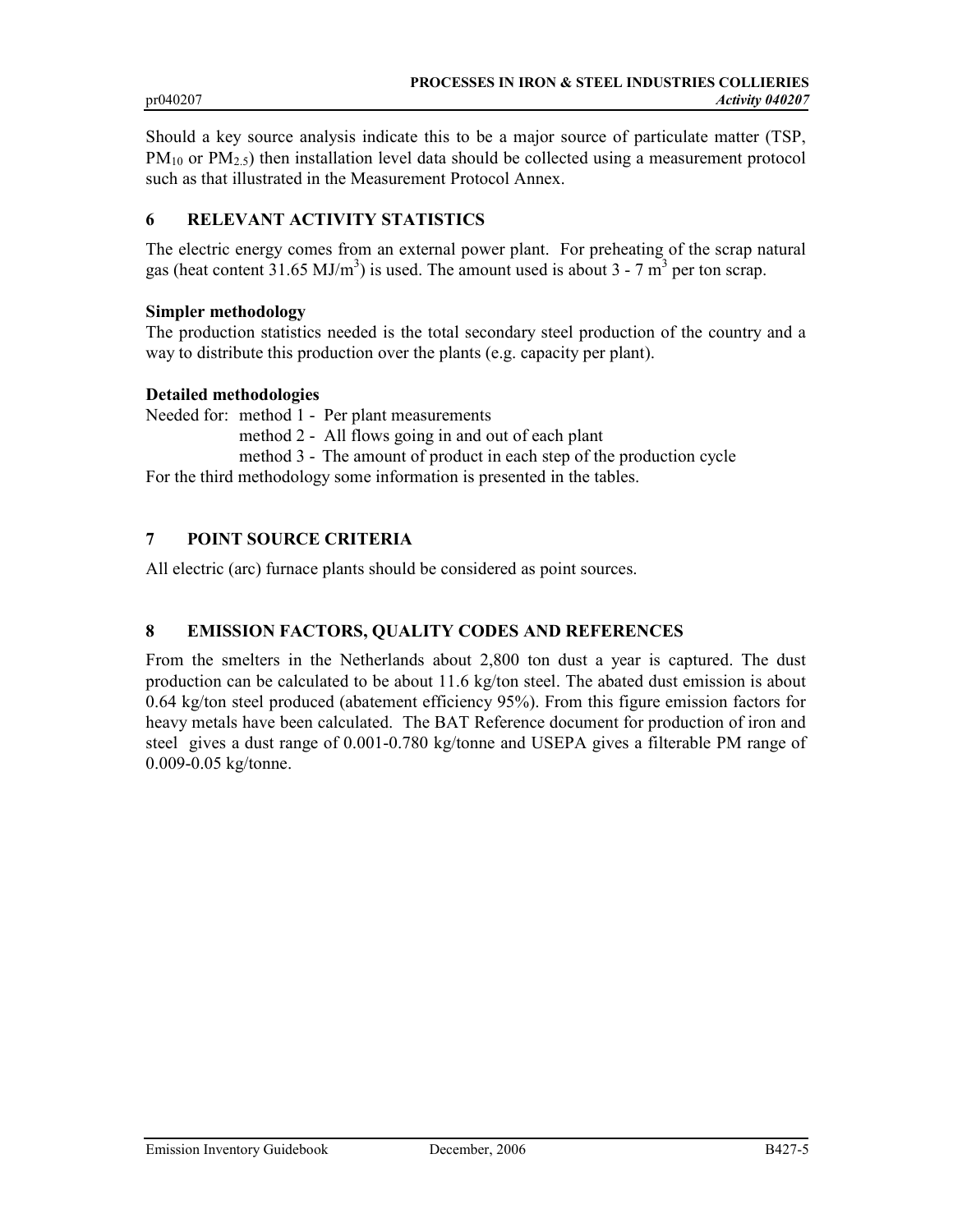| <b>Plant type</b>      | Compound        | <b>Emission</b>          | Data    | <b>Abatement type Abatement Fuel type</b> |            |         | country or  | Ref.           |
|------------------------|-----------------|--------------------------|---------|-------------------------------------------|------------|---------|-------------|----------------|
|                        |                 | factor g/Mg              | Quality |                                           | efficiency |         | region      |                |
| $us^7$                 | $SO_x$          | 350                      | D       | unknown                                   | unknown    | unknown | <b>USA</b>  | 15             |
| stack, $cs^6$          | $SO_{x}$        | 350                      | D       | unknown                                   | unknown    | unknown | unknown     | 15             |
| $\mathrm{us}^7$        | SO <sub>2</sub> | $28 - 350$ <sup>1</sup>  | D       | unknown                                   | unknown    | unknown | unknown     | 15             |
| $us^7$                 | SO <sub>2</sub> | 130                      | D       | unknown                                   | unknown    | unknown | Switzerland | 5              |
| $us^7$                 | SO <sub>2</sub> | 130                      | D       | unknown                                   | unknown    | unknown | Netherlands | 3              |
| $us^7$                 | $\rm NO_x$      | 200                      | D       | unknown                                   | unknown    | unknown | unknown     | 15             |
| stack, cs <sup>6</sup> | NO <sub>x</sub> | 50                       | D       | unknown                                   | unknown    | unknown | unknown     | 15             |
| $us^7$                 | NO <sub>x</sub> | $80 - 820^2$             | D       | unknown                                   | unknown    | unknown | unknown     | 15             |
| $us^7$                 | NO <sub>x</sub> | 220                      | D       | unknown                                   | unknown    | unknown | Switzerland | 5              |
| $us^7$                 | NO <sub>x</sub> | 470                      | D       | unknown                                   | unknown    | unknown | Netherlands | 3              |
| $us^7$                 | <b>NMVOC</b>    | 90                       | D       | unknown                                   | unknown    | unknown | unknown     | 15             |
| $us^7$                 | <b>NMVOC</b>    | 170                      | D       | unknown                                   | unknown    | unknown | unknown     | 15             |
| $us^7$                 | <b>NMVOC</b>    | $33 - 180^3$             | D       | unknown                                   | unknown    | unknown | unknown     | 15             |
| $us^7$                 | <b>NMVOC</b>    | 80                       | D       | unknown                                   | unknown    | unknown | Switzerland | 5              |
| charging, us'          | <b>VOC</b>      | 0.5                      | D       | unknown                                   | unknown    | unknown | unknown     | 15             |
| tapping, $us^7$        | <b>VOC</b>      |                          | D       | unknown                                   | unknown    | unknown | unknown     | 15             |
| stack, cs <sup>6</sup> | <b>VOC</b>      | 175                      | D       | unknown                                   | unknown    | unknown | unknown     | 15             |
| $us^7$                 | <b>VOC</b>      | 58                       | D       | unknown                                   | unknown    | unknown | Netherlands | $\mathfrak{Z}$ |
| $us^7$                 | CH <sub>4</sub> | 10                       | D       | unknown                                   | unknown    | unknown | unknown     | 15             |
| $us^7$                 | CH <sub>4</sub> | 10                       | D       | unknown                                   | unknown    | unknown | unknown     | 15             |
| $us^7$                 | CO              | 10000                    | D       | unknown                                   | unknown    | unknown | unknown     | 15             |
| carbon steel           | CO              | 9000                     | D       | unknown                                   | unknown    | unknown | unknown     | 15             |
| $us^7$                 | CO              | $1000 - 11500^4$         | D       | unknown                                   | unknown    | unknown | unknown     | 15             |
| $us^7$                 | CO              | 1000                     | D       | unknown                                   | unknown    | unknown | Switzerland | 5              |
| $us^7$                 | CO              | 1500                     | D       | unknown                                   | unknown    | unknown | Netherlands | 3              |
| $us^7$                 | CO <sub>2</sub> | 150000-220000            | D       | unknown                                   | unknown    | unknown | Denmark     | 6              |
| $us^7$                 | CO <sub>2</sub> | 2000-100000 <sup>5</sup> | D       | unknown                                   | unknown    | unknown | unknown     | 15             |
| $us^7$                 | CO <sub>2</sub> | 100000                   | D       | unknown                                   | unknown    | unknown | Switzerland | 5              |
| $us^7$                 | CO <sub>2</sub> | 1400000                  | D       | unknown                                   | unknown    | unknown | Netherlands | 3              |
| $us^7$                 | $N_2O$          | 5                        | D       | unknown                                   | unknown    | unknown | unknown     | 15             |

Table 8.1. Emission factors for (in)direct greenhouse gases plus  $SO<sub>x</sub>$  from electric arc furnaces.

 $^{1)}$  suggested value: 130 g/Mg

 $^{2)}$  suggested value: 200 g/Mg

 $^{3)}$  suggested value: 90 g/Mg

 $^{4)}$  suggested value: 10000 g/Mg

 $^{5)}$  suggested value: 50000 g/Mg

 $<sup>6)</sup>$  cs is carbon steel</sup>

 $\frac{7}{10}$  us is unknown type of steel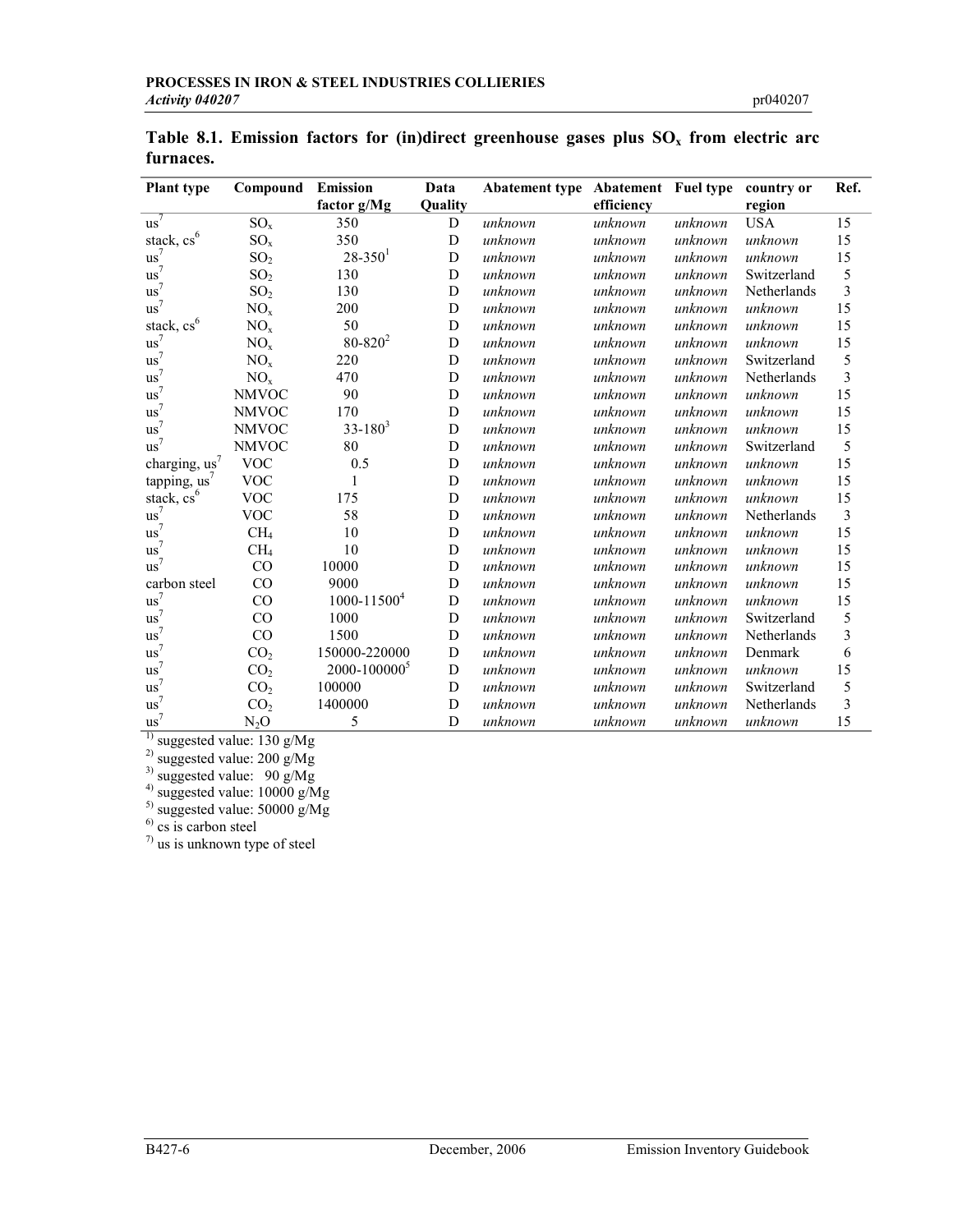| <b>Plant type</b>             | Compound  | <b>Emission</b> | Data        | Abatement type Abatement Fuel type |            |         | country or  | Ref.           |
|-------------------------------|-----------|-----------------|-------------|------------------------------------|------------|---------|-------------|----------------|
|                               |           | factor g/Mg     | Quality     |                                    | efficiency |         | region      |                |
| $ccs^{\bar{1}}$               | As        | 0.1             | E           | unknown                            | unknown    | unknown | Netherlands | 1              |
| ccs <sup>1</sup>              | Cd        | 0.25            | ${\bf E}$   | unknown                            | unknown    | unknown | Netherlands | $\mathbf{1}$   |
| ccs <sup>1</sup>              | Cr        | $\mathbf{1}$    | E           | unknown                            | unknown    | unknown | Netherlands | $\mathbf{1}$   |
| ccs <sup>1</sup>              | Cu        | 0.8             | ${\bf E}$   | unknown                            | unknown    | unknown | Netherlands | $\mathbf{1}$   |
| $\ensuremath{\mathbf{ccs}}^1$ | Hg        | $0.15^{1}$      | E           | unknown                            | unknown    | unknown | Netherlands | $\mathbf{1}$   |
| ccs <sup>1</sup>              | Ni        | 0.25            | E           | unknown                            | unknown    | unknown | Netherlands | $\mathbf{1}$   |
| ccs <sup>1</sup>              | Pb        | 14              | E           | unknown                            | unknown    | unknown | Netherlands | $\mathbf{1}$   |
| $\csc^{1}$                    | <b>Se</b> | 0.05            | E           | unknown                            | unknown    | unknown | Netherlands | $\mathbf{1}$   |
| ccs <sup>1</sup>              | Zn        | 50              | E           | unknown                            | unknown    | unknown | Netherlands | 1              |
| $\mathrm{ss}^2$               | As        | 0.015           | E           | unknown                            | unknown    | unknown | Netherlands | 1              |
| $\mathrm{ss}^2$               | Cd        | 0.07            | E           | unknown                            | unknown    | unknown | Netherlands | $\mathbf{1}$   |
| $ss^2$                        | Cr        | 15              | E           | unknown                            | unknown    | unknown | Netherlands | $\mathbf{1}$   |
| $\mathrm{ss}^2$               | Cu        | 0.5             | E           | unknown                            | unknown    | unknown | Netherlands | $\mathbf{1}$   |
| $\mathrm{ss}^2$               | Hg        | $0.15^{1}$      | E           | unknown                            | unknown    | unknown | Netherlands | 1              |
| $\mathrm{ss}^2$               | Ni        | 5               | E           | unknown                            | unknown    | unknown | Netherlands | $\mathbf{1}$   |
| $\mathrm{ss}^2$               | Pb        | 2.5             | E           | unknown                            | unknown    | unknown | Netherlands | $\mathbf{1}$   |
| $ss^2$                        | <b>Se</b> | $0.05^{1}$      | E           | unknown                            | unknown    | unknown | Netherlands | $\mathbf{1}$   |
| $\mathrm{ss}^2$               | Zn        | 6               | E           | unknown                            | unknown    | unknown | Netherlands | $\mathbf{1}$   |
| $\mathrm{us}^3$               | As        | 0.048           | E           | uncontrolled                       | $0\%$      | unknown | Netherlands | 3              |
| us <sup>3</sup>               | As        | 0.002           | E           | fabric filter                      | 95%        | unknown | Netherlands | 3              |
| us <sup>3</sup>               | Cd        | 0.086           | E           | uncontrolled                       | $0\%$      | unknown | Netherlands | 3              |
| $\mathrm{us}^3$               | Cd        | 0.004           | $\mathbf D$ | fabric filter                      | 95%        | unknown | Netherlands | 3              |
| $\mathrm{us}^3$               | Cd        | 0.39            | $\mathbf E$ | unknown                            | unknown    | unknown | } United    | 12             |
| $us^3$                        | Cd        | 0.22            | E           | unknown                            | unknown    | unknown | } Kingdom   | 12             |
| us <sup>3</sup>               | Cd        | 0.23            | $\mathbf D$ | unknown                            | 91%        | unknown | Switzerland | 5              |
| us <sup>3</sup>               | Cr        | 0.61            | ${\bf E}$   | uncontrolled                       | $0\%$      | unknown | Netherlands | 3              |
| $\mathrm{us}^3$               | Cr        | 0.03            | $\mathbf D$ | fabric filter                      | 95%        | unknown | Netherlands | 3              |
| us <sup>3</sup>               | Cr        | $0.12 - 7.9$    | $\mathbf E$ | unknown                            | unknown    | unknown | Poland      | $\overline{4}$ |
| us <sup>3</sup>               | Cu        | 0.55            | $\mathbf E$ | uncontrolled                       | $0\%$      | unknown | Netherlands | 3              |
| us <sup>3</sup>               | Cu        | 0.03            | $\mathbf D$ | fabric filter                      | 95%        | unknown | Netherlands | 3              |
| $\mathrm{us}^3$               | Cu        | $0.05 - 3.1$    | E           | unknown                            | unknown    | unknown | Poland      | $\overline{4}$ |
| us <sup>3</sup>               | Hg        | 0.0048          | ${\bf E}$   | uncontrolled                       | $0\%$      | unknown | Netherlands | 3              |
| $us^3$                        | Hg        | 0.0002          | E           | fabric filter                      | 95%        | unknown | Netherlands | 3              |
| us <sup>3</sup>               | Hg        | 1               | E           | unknown                            | unknown    | unknown | Switzerland | 5              |
| us <sup>3</sup>               | Ni        | 0.086           | E           | uncontrolled                       | $0\%$      | unknown | Netherlands | 3              |
| us <sup>3</sup>               | Ni        | 0.004           | $\mathbf D$ | fabric filter                      | 95%        | unknown | Netherlands | 3              |
| $us^3$                        | Pb        | 18              | E           | uncontrolled                       | $0\%$      | unknown | Netherlands | 3              |
| $\mathrm{us}^3$               | Pb        | $\mathbf{1}$    | $\mathbf D$ | fabric filter                      | 95%        | unknown | Netherlands | 3              |
| us <sup>3</sup>               | Pb        | $0.08 - 5.5$    | E           | unknown                            | unknown    | unknown | Poland      | $\overline{4}$ |
| us <sup>3</sup>               | Pb        | 21              | E           | unknown                            | unknown    | unknown | { United    | 12             |

|  | Table 8.2. Emission factors for heavy metals from electric arc furnaces. |  |  |  |  |
|--|--------------------------------------------------------------------------|--|--|--|--|
|  |                                                                          |  |  |  |  |

 $1)$  ccs is carbon & construction steel

<sup>2)</sup> ss is stainless steel

us 3

us 3

us 3

us 3

us 3

us 3

<sup>3)</sup> us is unknown type of steel

Pb 12 E unknown unknown unknown } Kingdom 12<br>
Pb 31 D unknown 91% unknown Switzerland 5<br>
Zn 190 E uncontrolled 0% unknown Netherlands 3

Pb 31 D unknown 91% unknown Switzerland 5

Zn 190 E uncontrolled 0% *unknown* Netherlands 3

Zn 11 D fabric filter 95% *unknown* Netherlands 3

Zn 0.37 - 24 E unknown unknown unknown Poland 4

Zn 94 D unknown 91% unknown Switzerland 5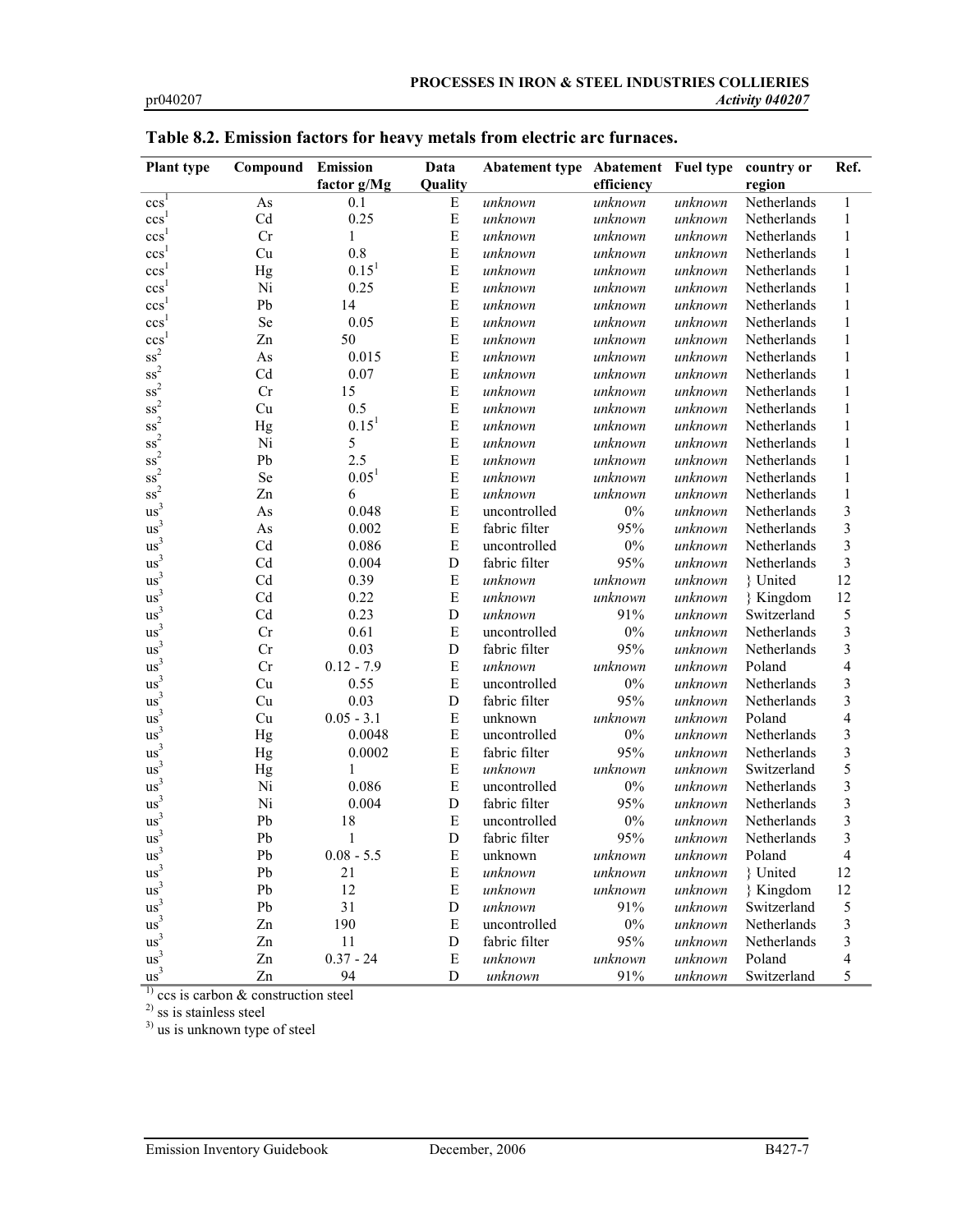| <b>Plant type</b>         | Compound | <b>Emission</b> | Data           | <b>Abatement type Abatement Fuel type</b> |            |         | country or         | Ref. |
|---------------------------|----------|-----------------|----------------|-------------------------------------------|------------|---------|--------------------|------|
|                           |          | factor $g/Mg$   | <b>Quality</b> |                                           | efficiency |         | region             |      |
| charging, us <sup>4</sup> | dust     | $100 - 300$     | E              | unknown                                   | unknown    | unknown | France             | 11   |
| tapping, us <sup>+</sup>  | dust     | $60 - 130$      | E              | unknown                                   | unknown    | unknown | France             | 11   |
| ccs'                      | dust     | $60 - 200$      | E              | unknown                                   | unknown    | unknown | Sweden             | 2    |
| stack, $cs^2$             | dust     | 25000           | E              | unknown                                   | unknown    | unknown | unknown            | 15   |
| $ss^3$                    | dust     | $30 - 900$      | E              | unknown                                   | unknown    | unknown | Sweden             | 2    |
| us <sup>4</sup>           | dust     | 120 - 150       | D              | filter                                    | unknown    | unknown | Denmark            | 6    |
| us <sup>4</sup>           | dust     | $6000 - 20000$  | E              | unknown                                   | unknown    | unknown | France             | 11   |
| $\mathrm{us}^4$           | dust     | $11000 - 23000$ | E              | uncontrolled                              | unknown    | unknown | Germany            | 9    |
| us <sup>4</sup>           | dust     | 610             | E              | uncontrolled                              | $0\%$      | unknown | <b>Netherlands</b> | 3    |
| us <sup>4</sup>           | dust     | 30              | D              | fabric filter                             | 95%        | unknown | <b>Netherlands</b> | 3    |
| us <sup>4</sup>           | dust     | 1300            | D              | unknown                                   | 91%        | unknown | Switzerland        |      |

 $1)$  ccs is carbon & construction steel

2) cs is carbon steel

<sup>3)</sup> ss is stainless steel

<sup>4)</sup> us is unknown type of steel

|           | Table 8.4. USEPA Particulate matter emission factors* for electric arc furnaces (g/Mg) |  |  |
|-----------|----------------------------------------------------------------------------------------|--|--|
| (ref. 20) |                                                                                        |  |  |

| <b>Process</b>                                                                                                                                                                                                       | Control                                                                                          | Emission factor, g/Mg |               |           |                   |           |  |  |
|----------------------------------------------------------------------------------------------------------------------------------------------------------------------------------------------------------------------|--------------------------------------------------------------------------------------------------|-----------------------|---------------|-----------|-------------------|-----------|--|--|
|                                                                                                                                                                                                                      |                                                                                                  | <b>PM</b>             | Rating        | $PM_{10}$ | PM <sub>2.5</sub> | Rating    |  |  |
| Electric arc furnace (steel minimills AP-42 Chapter 12.5.1 (2004)                                                                                                                                                    |                                                                                                  |                       |               |           |                   |           |  |  |
| Charging, melting, slagging,<br>tapping                                                                                                                                                                              | Shell evacuation and roof<br>canopy to fabric filter                                             | 0.050                 | D             | 0.038     | 0.038             | E         |  |  |
| Charging, melting, slagging,<br>tapping, ladle transfer to ladle<br>furnace, ladle preheater, alloy<br>addition, ladle furnace melting                                                                               | Shell evacuation and roof<br>canopy to fabric filter                                             | 0.030                 | E             | 0.023     | 0.023             | E         |  |  |
| Charging, melting, slagging,<br>tapping, continuous caster                                                                                                                                                           | Shell evacuation and roof<br>canopy to fabric filter                                             | 0.009                 | E             | 0.007     | 0.007             | E         |  |  |
| Charging, melting, slagging,<br>Shell evacuation and roof<br>tapping, ladle transfer to ladle<br>canopy to fabric filter<br>furnace, ladle preheater, alloy<br>addition, ladle furnace melting,<br>continuous caster |                                                                                                  | 0.034                 | E             | 0.026     | 0.026             | E         |  |  |
| Electric arc furnace steel production AP-42 Chapter 12.5 (1986)                                                                                                                                                      |                                                                                                  |                       |               |           |                   |           |  |  |
| Melting and refining                                                                                                                                                                                                 | Uncontrolled carbon steel                                                                        | 19000                 | $\mathcal{C}$ | 11020     | 8170              | D         |  |  |
| Charging, tapping, and slagging<br>steel                                                                                                                                                                             | Uncontrolled emissions<br>escaping monitor                                                       |                       | $\mathcal{C}$ | 400       | 300               | E         |  |  |
| Melting, refining, charging,<br>tapping, and slagging                                                                                                                                                                | Uncontrolled - alloy steel                                                                       | 5650                  | $\mathsf{A}$  | 3280      | 2430              | E         |  |  |
|                                                                                                                                                                                                                      | Uncontrolled – carbon<br>steel                                                                   | 25000                 | $\mathcal{C}$ | 15000     | 11000             | $E_{\rm}$ |  |  |
|                                                                                                                                                                                                                      | Building evacuation to<br>baghouse for alloy steel                                               | 150                   | $\mathsf{A}$  | 110       | 110               | E         |  |  |
|                                                                                                                                                                                                                      | Direct shell evacuation<br>(plus charging hood)<br>vented to common<br>baghouse for carbon steel | 21.5                  | E             | 16        | 16                | E         |  |  |

 $*$  = In the absence of more appropriate data use the AP 42 emission factors, figures in italics for PM<sub>10</sub> and PM<sub>2.5</sub> derived from USEPA particle size profiles for uncontrolled and fabric filter.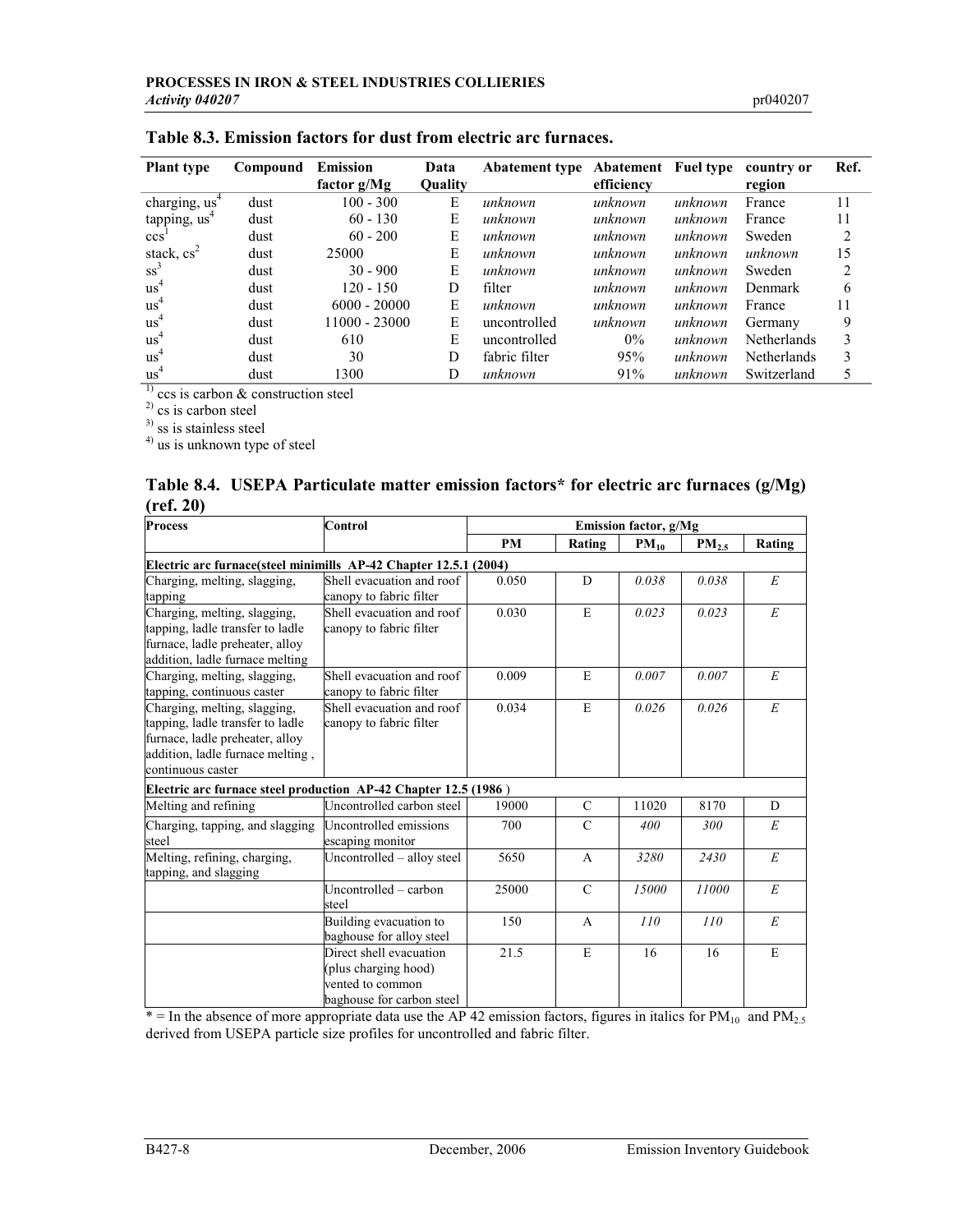| <b>Plant type</b>                                 | Compound     | <b>Emission</b>  | Data           | Abatement     | Abatement  | <b>Fuel type</b>                | country or         | Ref. |
|---------------------------------------------------|--------------|------------------|----------------|---------------|------------|---------------------------------|--------------------|------|
|                                                   |              | factor           | <b>Ouality</b> | type          | efficiency |                                 | region             |      |
|                                                   |              | $\mu$ g I-TEQ/Mg |                |               |            |                                 |                    |      |
| $\mathbf{u}\mathbf{s}$                            | dioxins/fur. | $5^4$            | E              | unknown       | unknown    | unknown                         | Belgium            | 13   |
| $\mathbf{u}\mathbf{s}$                            | dioxins/fur. | 6                | E              | unknown       | unknown    | unknown                         | France             |      |
| $\mathrm{us}^{\mathsf{I}}$                        | dioxins/fur. | $0.15 - 1.8$     | $\mathcal{C}$  | fabric filter | unknown    | unknown                         | Germany            | 13   |
| $\mathrm{u}$ s <sup><math>\mathrm{u}</math></sup> | dioxins/fur. | $0.068 - 0.23$   | C              | <b>ESP</b>    | unknown    | unknown                         | Germany            | 13   |
| $\mathrm{us}^{\mathsf{I}}$                        | dioxins/fur. | 2                | E              | semi-abated   | unknown    | unknown                         | <b>Netherlands</b> | 16   |
| $\mathrm{us}^1$                                   | dioxins/fur. | 20               | E              | semi-abated   | unknown    | PVC cont.                       | <b>Netherlands</b> | 16   |
| $\mathrm{u}$ s <sup><math>\mathrm{u}</math></sup> | dioxins/fur. | 0.7              | E              | unknown       | unknown    | $\overline{10}$ Cl <sub>2</sub> | { United           | 13   |
| $\mathrm{us}^{\mathsf{I}}$                        | dioxins/fur. | 10               | E              | unknown       | unknown    | high $Cl2$                      | { Kingdom          | 13   |
| $\mathrm{us}^1$                                   | dioxins/fur. | $02 - 86^2$      | E              | unknown       | unknown    | unknown                         | Sweden             | 13   |
| $\mathbf{u}\mathbf{s}$                            | dioxins/fur. | 11               | E              | unknown       | unknown    | unknown                         | Switzerland        | 5,13 |
| $\mathrm{us}^1$<br>$\overline{\phantom{0}}$       | $B(a)p^3$    | $17^3$           | E              | unknown       | unknown    | unknown                         | Czech Rep.         |      |

Table 8.5. Emission factors for dioxins and furans and benzo(a)pyrene from electric arc furnaces.

<sup>1)</sup> unknown type of steel

2) ng NTEQ/Mg

 $^{3)}$  B(a)p (benzo(a)pyrene) in mg/Mg

<sup>4)</sup> value based on data from Sweden and the Netherlands; the range is  $0.1 - 50 \mu g$  I-TEQ/Mg

# 9 SPECIES PROFILES

Comparison of species profiles with local information about ore and scrap compositions might be useful for verification purposes. However, no generalised information is available. See Table A.2 in Annex A for an example of dust composition.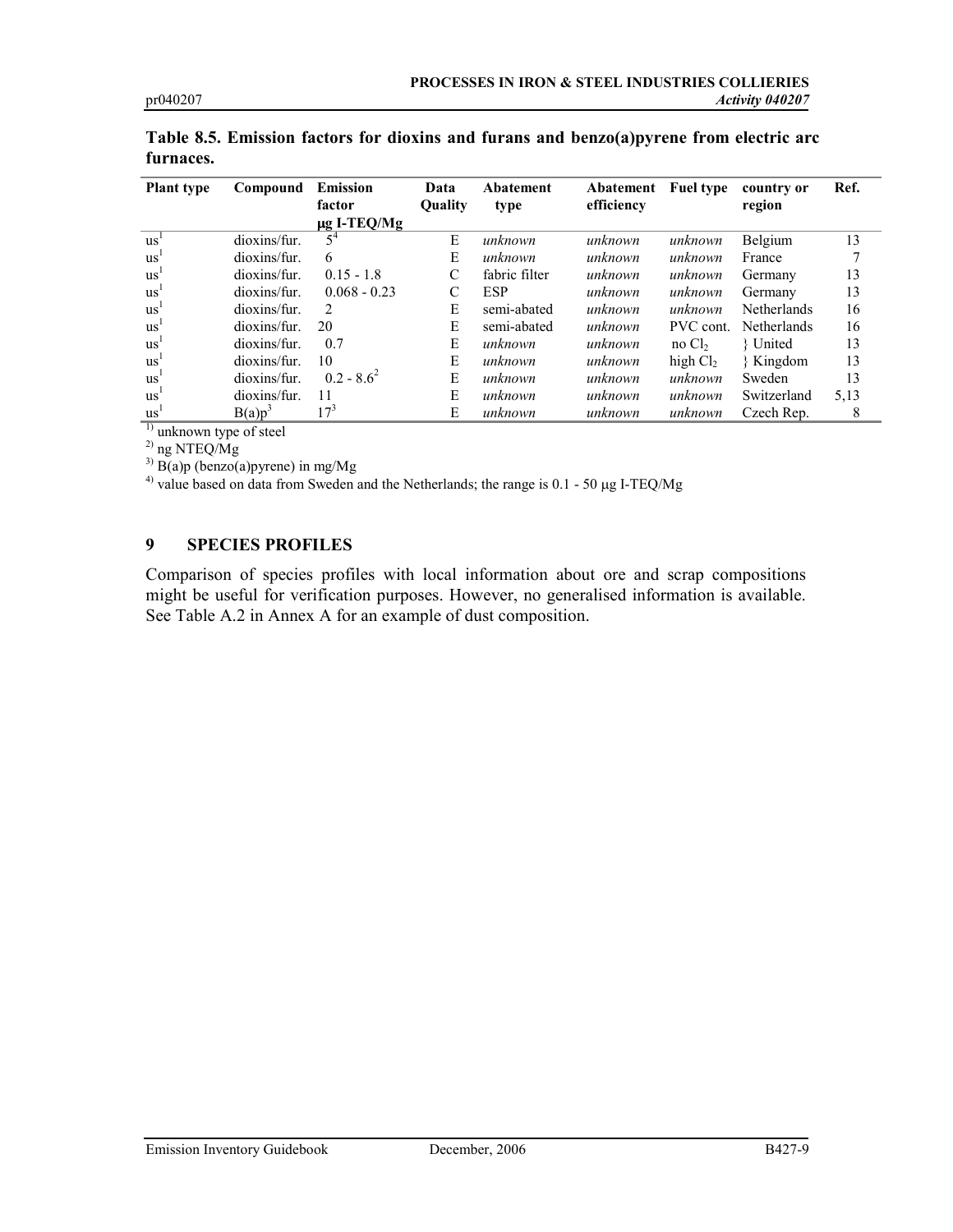# 10 UNCERTAINTY ESTIMATES

The uncertainty differs per compound. It varies between a factor of 1.5 and 3.5.

Since most material is on Western European countries, it can only be applied to Southern and Central and Eastern European countries when no better information is available.

# 11 WEAKEST ASPECTS/PRIORITY AREAS FOR IMPROVEMENT IN CURRENT METHODOLOGY

The weakest aspect of the methodology is the lack of measurements in relation to the type of steel produced, the composition of the scrap/ore used in the furnace and the abatement.

For the simpler methodology a formula to calculate an emission factor based on ore/scrap composition used, steel type produced and abatement used would be very useful. Ideally the formula would be in this form:

E.F. =  $\hat{a} \cdot [x]_{in} \cdot f_x \cdot PM \cdot c_x$  with  $\hat{a}$  is an enrichment factor,  $[x]_{in}$  is concentration of metal x in ore/scrap,  $f_x$  is a factor depending on concentration of metal x in steel produced, PM is the amount of particulates emitted and  $c<sub>x</sub>$  is the abatement efficiency for compound x.

Not enough information is available to breakdown the emission factors for the total production cycle to emission factors for each step of a production cycle.

# 12 SPATIAL DISAGGREGATION CRITERIA FOR AREA SOURCES

The basic steel plants are to be regarded as point sources.

# 13 TEMPORAL DISAGGREGATION CRITERIA

Although the electric arc furnace is a discontinuous process, the smelter operation as such is a continuous process. The plant is operating 24 hours a day and 7 days a week.

# 14 ADDITIONAL COMMENTS

No additional comments

# 15 SUPPLEMENTARY DOCUMENTS

US Environmental Protection Agency, Compilation of air pollutant emission factors AP-42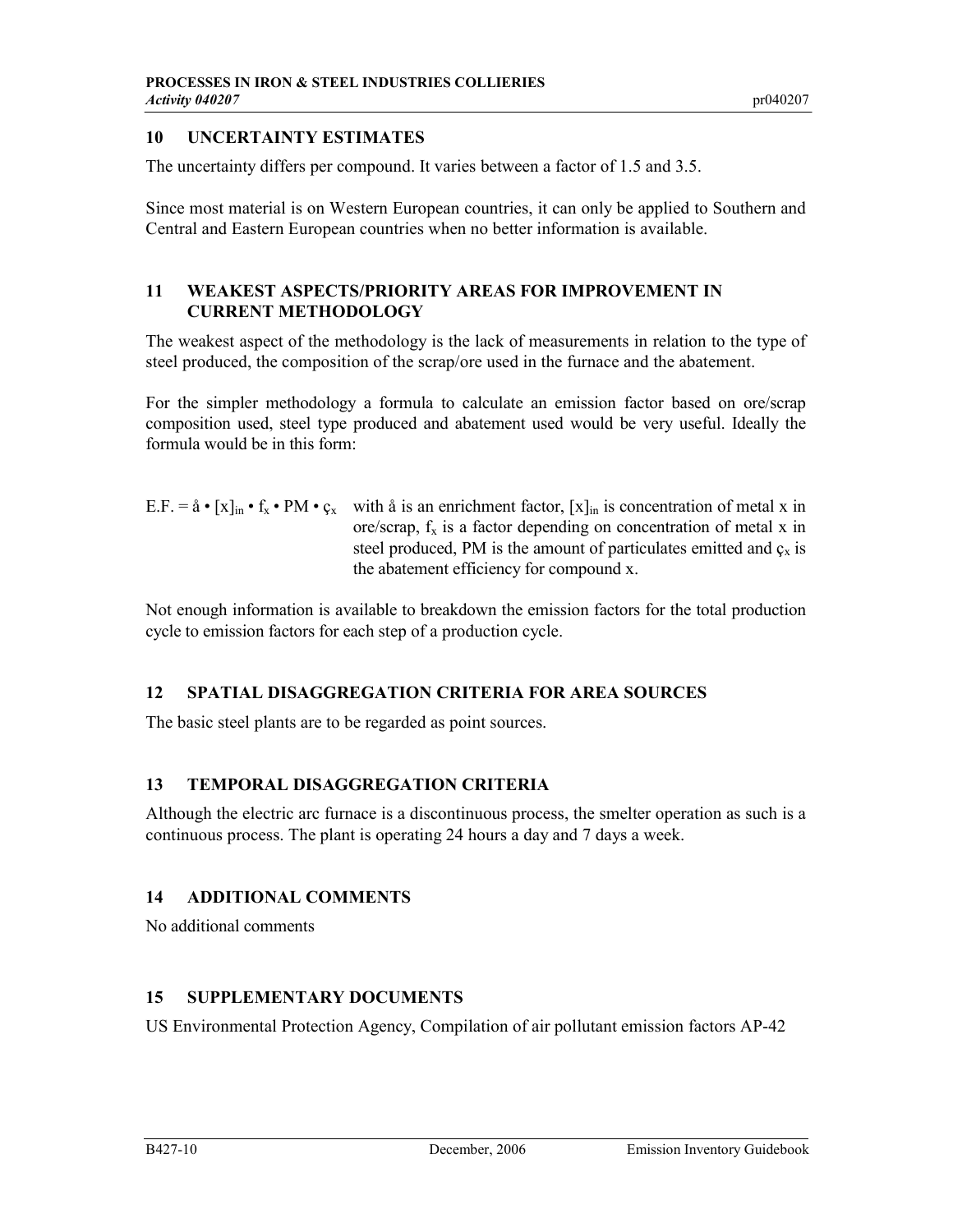#### 16 VERIFICATION PROCEDURE

Verification of heavy metal emissions by comparing the profile of the emissions with ore and scrap compositions could be used as a verification method. A mass balance over the complete plant (one of the detailed methods) can be used as verification method.

#### 17 REFERENCES

- 1 v.d. Most, P.F.J., Veldt, C. (1993) Emission factors Manual PARCOM-ATMOS, Emission factors for air pollutants 1992, TNO report no. 92-235 (updated in 1993), TNO-MEP, Apeldoorn, the Netherlands.
- 2  $10<sup>th</sup>$  Meeting Working Group Atm. Input of Poll. to Convention Waters, London, 9-12 Nov. 1992, Comments on Emission Factors Manual from Sweden (ATMOS 10/9/2).
- 3 Annema, J.A., (1993) SPIN document "Productie van secundair staal", RIVM rapportnr. 773006151, Bilthoven, the Netherlands, (in Dutch).
- 4 Hlawiczka, S., Zeglin, M., Kosterska (1995) Heavy metals emission to air in Poland for years 1980-1992, A., Report 0-2.081, Institute for Ecology of Industrial Areas, Katowice, Poland (in Polish).
- 5 Vom Menschen verursachte Luftschadstoff Emissionen in der Schweiz von 1900 bis 2010 (1995) Schriftenreihe Umwelt nr. 256, Bundesamt für Umwelt, Wald und Landschaft (BUWAL), Bern, Switzerland (in German).
- 6 Green Accounts 1995 (1996) Det Danske Stalvalsevaerk A/S (Danish Steel Works Ltd.).
- 7 Bouscaren, R. (1992) Inventaire des emissions de dioxines et furanes en France (Tentative d'estimation), Centre Interprofessional Technique d'Études de la Pollution Atmosphérique (CITEPA), Paris, France (in French).
- 8 Holoubek, I., Caslavsky, J., Nondek, L., Kocan, A., Pokorny, B., Lenicek, J., Hajslova, J., Kocourek, V., Matousek, M., Pacyna, J. and Thomas, D.J. (1993) Compilation of Emission Factors for Persistent Organic Pollutants: A Case Study of Emission Estimates in the Czech and Slovak Republics, Masaryk University, Brno, Czech Republic and Axys Environmental Consulting Ltd. for External Affairs Canada, Ottawa, Canada.
- 9 Rentz, O., Sasse, H., Karl, U., Schleef, H.-J. and Dorn, R. (1997) Emission Control at Stationary Sources in the Federal Republic of Germany Vol. II, Heavy Metal Emission Control, French-German Institute for Environmental Research, University of Karlsruhe (IFARE), Karlsruhe, Germany.
- 10 Funnell, G.D. (1997) personal communication, London, the United Kingdom.
- 11 Vernet, P., and Maurel, F. (1992) Technical note on the best available technologies to reduce emissions of pollutants into the air from electric arc steel industry, SOFRES Conseil, Montrouge, France.
- 12 Salway, G. (1997) personal communication, AEA Technology, Culham, the United Kingdom.
- 13 Quaß, U. (1997) personal communication, Landesumweltamt, Essen, Germany.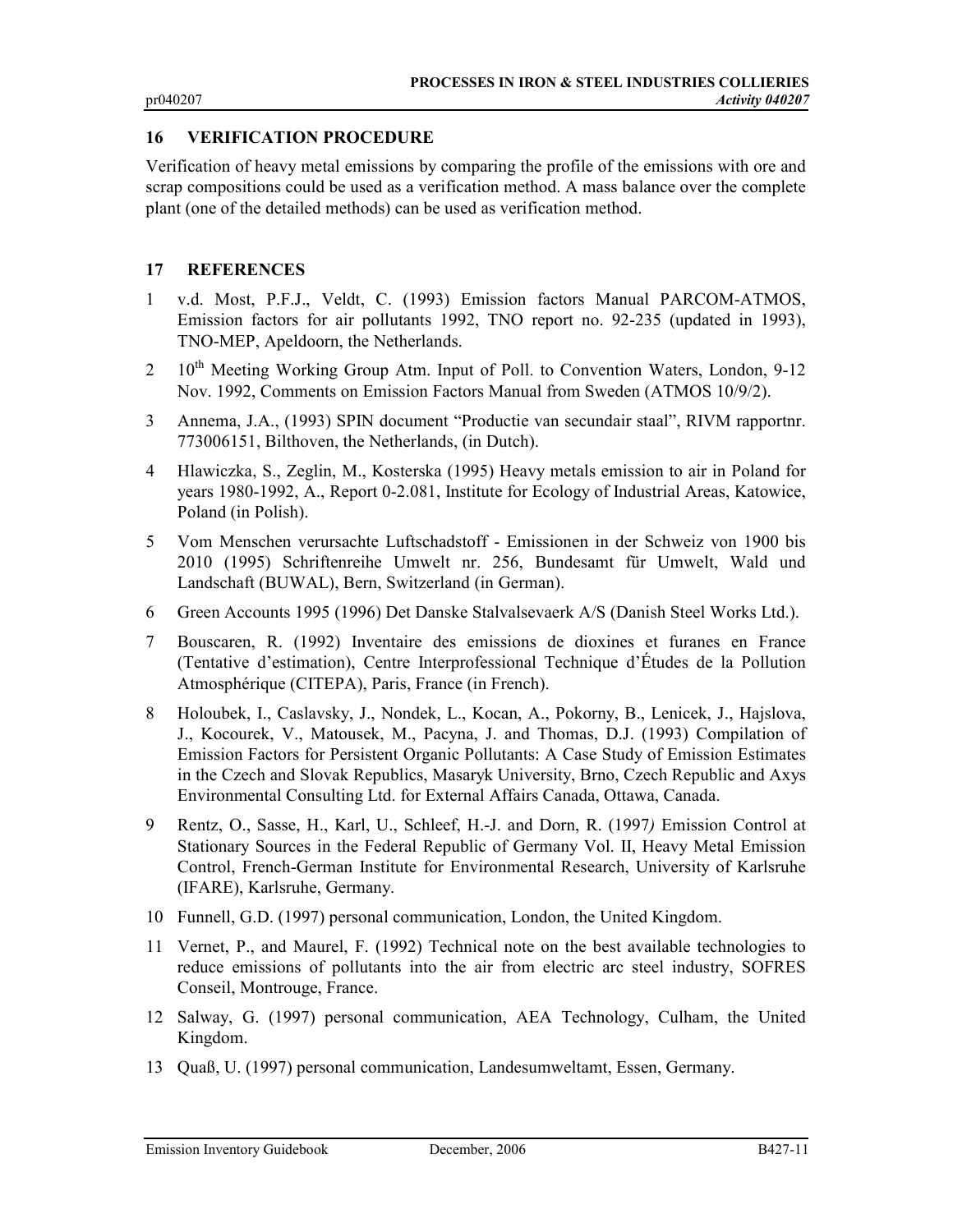- 14 Germany
- 15 Holtmann, T., Rentz, O., Samaras, Z., Zachariadis, T., Kulicke, K. and Zierock, K.-H. (1995) Development of a Methodology and a Computer Model for forecasting Atmospheric Emissions from Relevant Mobile and Stationary Sources (Volume III: Description of Methodologies to Calculate Emissions from Individual Sub-sectors; Part 1: SNAP 01 01 01 - 04 05 09), French-German Institute for Environmental Research (IFARE), University of Karlsruhe, Karlsruhe, Germany.
- 16 Berdowski, J.J.M., Veldt, C., Baas, J., Bloos J.P.J. and Klein, A.E. (1995) Technical Paper to the OSPARCOM-HELCOM-UNECE Emision Inventory of Heavy Metals and Persistent Organic Pollutants, report no. TNO-MEP - R 95/247, TNO-MEP, Delft, the Netherlands.
- 17 Berdowski, J.J.M., Baas, J., Bloos, J.P.J., Visschedijk, A.J.H. and Zandveld, P.Y.J. (1997) The European Emission Inventory of Heavy Metals and Persistent Organic Pollutants for 1990, Forschungsbericht 104 02 672/03, TNO-MEP, Apeldoorn, the Netherlands.
- 18 Berdowski, J.J.M., Mulder, W., Veldt, C., Visschedijk, A.J.H. and Zandveld, P.Y.J. (1996) Particulate matter emissions (PM<sub>10</sub> - PM<sub>2.5</sub> - PM<sub>0.1</sub>) in Europe in 1990 and 1993, report no. TNO-MEP - R 96/472, TNO-MEP, Apeldoorn, the Netherlands.
- 19 ETC/AEM-CITEPA-RISOE (1997) Selected nomenclature for air pollution for CORINAIR94 inventory (SNAP 94), version 0.3 (Draft).
- 20 US EPA (1996) Compilation of Air Pollutant Emission Factors Vol.1 Report AP-42 (5<sup>th</sup>) ed.)

# 18 BIBLIOGRAPHY

No additions to the general literature about iron and steel production.

# 19 RELEASE VERSION, DATE AND SOURCE

Version : 3.3

Date : 1 February 1999

Original and

update authors: J.J.M. Berdowski, P.F.J. van der Most, W. Mulder, J.P.J. Bloos TNO The Netherlands

Updated with particulate matter details by: Mike Woodfield AEA Technology UK December 2006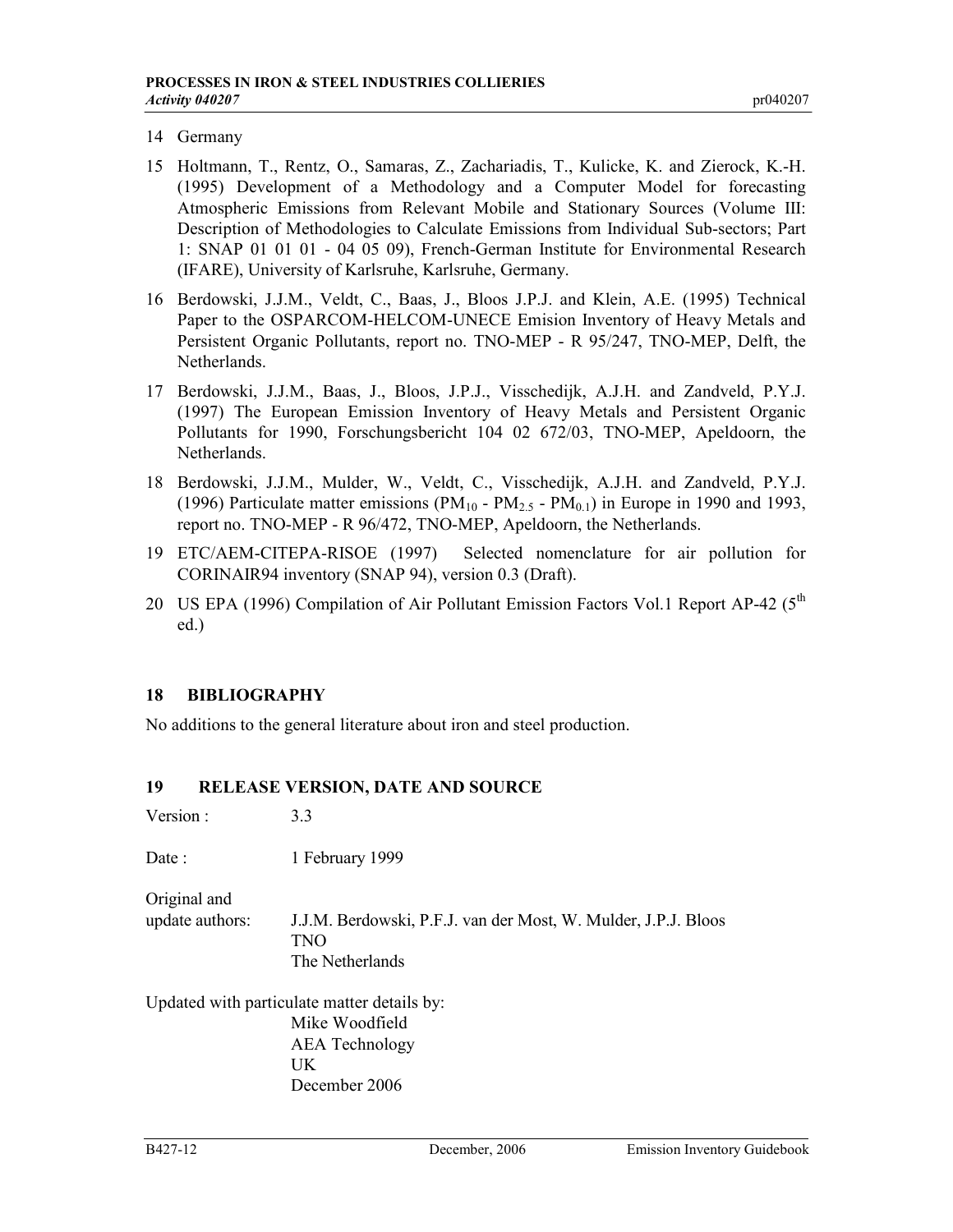# 20 POINT OF ENQUIRY

Any comments on this chapter or enquiries should be directed to:

#### Pieter van der Most

HIMH-MI-Netherlands Inspectorate for the Environment Dept for Monitoring and Information Management PO Box 30945 2500 GX Den Haag The Netherlands

Tel: +31 70 339 4606 Fax: +31 70 339 1988 Email: pieter.vandermost@minvrom.nl